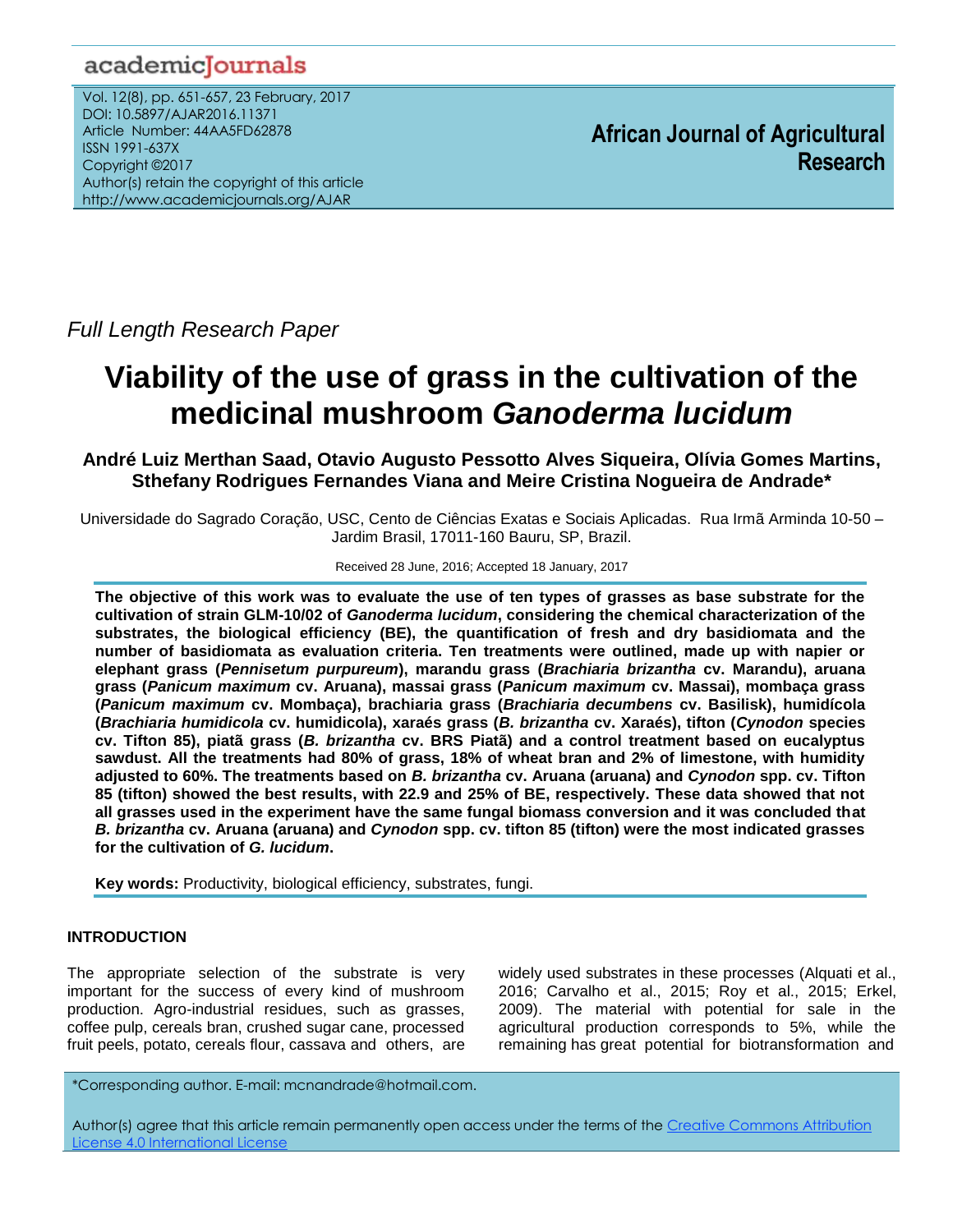| Treatment | Type of straws (popular name)                           |
|-----------|---------------------------------------------------------|
|           | Pennisetum purpureum (napier or elephant grass)         |
| 2         | Brachiaria brizantha cv. Marandu (marandu)              |
| 3         | Brachiaria brizantha cv. Aruana (aruana)                |
| 4         | Panicum maximum cv. Massai (massai)                     |
| 5         | Panicum maximum cv. Mombaca (mombaca)                   |
| 6         | Brachiaria Decumbens cv. Basilisk (brachiaria)          |
|           | Brachiaria humidicola cv. Humidícola (humidícola)       |
| 8         | Brachiaria brizantha cv. Xaraés (xaraés)                |
| 9         | Cynodon spp. cv. tifton 85 (tifton 85 or Bermuda grass) |
| 10        | Brachiaria brizantha cv. Piatã (piatã)                  |
| (Control) | Eucallyptus spp. (eucalyptus sawdust)                   |

**Table 1.** Experimental treatments tested in this experiment.

All the substrates were added with 18% of wheat bran and 2% of limestone (dry weight). Humidity was adjusted to 60%.

bioconversion into organic matter that can be applied to the soil and serve as animal food, or even used for the production of fungi and bacterial protein biomass.

The *Ganoderma* species fungi are called Reish by the Chinese and Ling Zi by the Japanese. In face of their innumerous properties, they are mainly known for their medicinal power (Lin, 2009).

In China, their cultivation was originally carried out in logs and sawdust from tree species (*Pinus* species, *Eucalyptus* species and others). This type of substrate has gradually been replaced by several grass species, for ecological reasons and preservation of native species (Lin, 2009). Moreover, the conversion of sun energy in grass species is 6 to 8 times higher than in the tree species used in conventional cultivation. Fungi grown on grasses have higher productivity than those grown in sawdust, possibly being 30% higher. Also, the nutritional quality of the mushrooms is equal or higher (Zhanxi and Zhanhua, 2001).

Although, the production of mushrooms in Brazil is continuously expanding due to the findings of their medicinal and cooking properties; it still needs the development of a suitable cultivation technology to match the conditions of the country. For many years, the technology used was adapted from developed countries which have different weather conditions and raw materials (Dias, 2010).

The *Ganoderma lucidum* mushroom is classified as lignocellulosic because it develops naturally in substrates rich in lignin and cellulose (Erkel, 2009). Consequently, it has an affinity with a wide variety of residues, including grass species. However, *G. lucidum* is still little grown in Brazil and the most used substrate is based on eucalyptus sawdust.

The grass species grown in pastures are potential highquality substrates for mushroom cultivation. Limited data and reference texts are available about the use of grass species for the cultivation of *G. lucidum*. It is necessary to compare the response of several mushroom strains in several types of straws in terms of productivity and quality of the mushrooms obtained. Weather conditions and the level of the cultivation technology should also be part of these studies.

The replacement of traditional wood based substrates (logs and sawdust) by grasses, cereal straws and other agricultural residues might dispense the nitrogen supplementation and reduce the production cost. An investigation made by Zhanxi and Zhanhua (2001) revealed that some grass species can replace sawdust and partially rice bran in the cultivation of *Pleurotus ostreatus*. Dias et al. (2003) reported that the bean husk for the cultivation of *Pleurotus sajor-caju* dispenses nitrogen supplementation. In addition to the high productivity and easy adaptation in Brazil, the protein, nitrogen, fat, phosphorus, potassium and magnesium contents in grasses are higher than those in sawdust (Zhanxi and Zhanhua, 2001).

The aforementioned advantages of the *G. lucidum* cultivation have increasingly attracted interest by investors and rural producers as an extra alternative to the family income, as well as an environmentally friendly option in the use of residues. Thus, the objective of the present research was to evaluate the viability of the use of different types of grass species in the cultivation of the medicinal mushroom *G. lucidum*.

#### **MATERIALS AND METHODS**

The experiment was conducted in the Mushrooms Module, at the School of Agronomic Sciences, Universidade Estadual Paulista (UNESP), in the city of Botucatu, state of São Paulo.

The spawn of strain GLM-10/02 of *G. lucidum* was obtained from the Fungi Herbarium of the Mushrooms Module, FCA/UNESP and was wrapped in High Density Polyethylene (HDPE) packs containing the substrates previously prepared (Table 1) and sterilized in an autoclave at a temperature of 121°C for 4 h.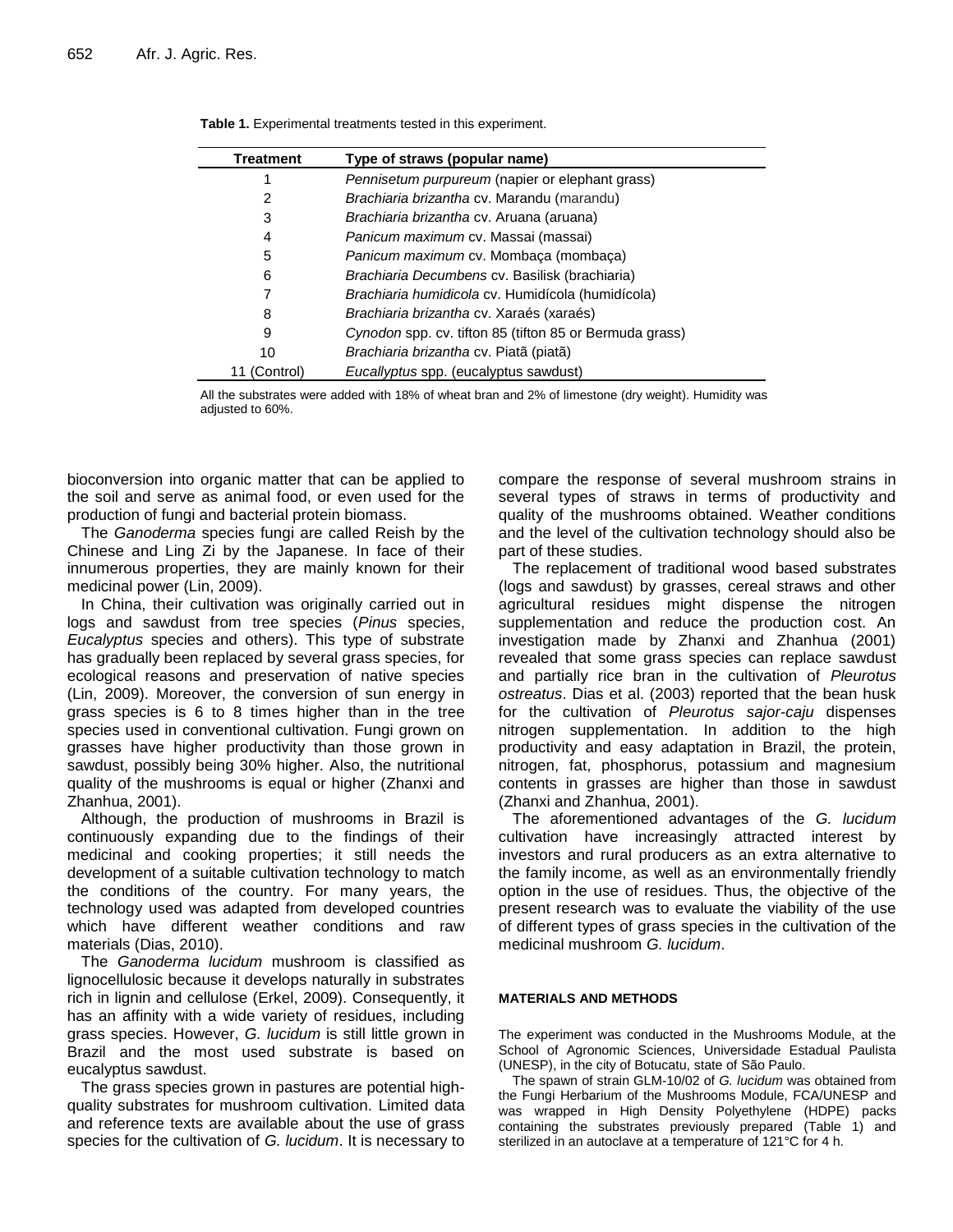After being sterilized and under room temperature, the packages were taken to a laboratory with a laminar flow chamber, in order to inoculate the Spawn of *G. lucidum*. Then, they were stored under the controlled temperature of 25°C for two weeks, until they reached the ideal point (total colonization of the grains – spawn) to be inoculated in the treatments with the grass species.

The second step consists of obtaining the grass for the production of the substrates. The grass species were obtained from the experimental beds of the Department of Animal Improvement and Nutrition of the School of Veterinary Medicine and Animal Science (FMVZ) of UNESP with the use of a grass cutting machine.

After being cut, the grass species were organized and identified with their respective names in common raffia bags and stored in an open sides and covered environment (shed) to prevent rainwater from hindering the drying process, which took two weeks. Later, the packages were taken to a masonry stove set to a temperature of 40°C, allowing an homogeneous drying.

Right after drying, the straws were ground with a conventional grinder to reach the particle size required for the development of the fungus. The ground material was weighed with the following proportions to be wrapped in HDPE packs before passing through the sterilization process. The formulations of the experimental treatments (composition of the substrates) followed the same procedure for all treatments, made up with (dry weight) 80% of grass, 2% of limestone and 18% of wheat bran. Water was added until substrate was moistened to 60%.

The experimental design was totally randomized, in factorial scheme, corresponding to the 10 types of cultivation substrates based on different grass species and a control (eucalyptus sawdust) (Table 1), with 6 repetitions each (700 g substrate block), totaling 66 experimental units.

Next, the material was homogenized in a concrete-mixer used in the building industry, pressed and had PVC pipe cork and cotton placed on the top of the package to allow gas exchange and the development of *G. lucidum*. All packages were submitted to the sterilization process at 121°C for 4 h so that only the desired fungus was developed in the production, thus preventing the contamination of the packages.

The inoculation of the packages with the strain GLM-10/02 of *G. lucidum* was carried out after they were cooled to room temperature in the laboratory, by using a laminar air flow chamber, under appropriate aseptic conditions, thus avoiding contamination by other microorganisms.

After this procedure, they were taken to a climatized room and were kept at the temperature of 25°C until the complete colonization of the substrates, which lasted for approximately two weeks. Once colonized, the packages were moved to a rustic greenhouse, made with a bamboo structure and covered with transparent plastic, installed on a farm named Estância Saad (Saad Ranch), in the city of Botucatu, São Paulo. The packages were placed in the greenhouse and randomly arranged. At this time, the cotton plugs were removed.

The average temperature in the greenhouse was maintained at  $25 \pm 5^{\circ}$ C and the relative humidity at 60 to 85%, with irrigation whenever the ground floor was dry. After 30 days, the mushrooms began to develop.

After 60 days, the color of the mushrooms was observed by their different tones and texture so as to quantify their maturation and development as parameters in the harvest decision. The harvest procedure was quite simple, by just twisting and pulling them from the packages. All the mushrooms harvested were weighed with a precision scale and placed in plastic containers identified according to the treatment.

In this step, the number of basidiomata present in each treatment was quantified, as well as the mass of the fresh basidiomata. The productivity of each treatment was expressed by means of the biological efficiency (BE) (Das and Mukherjee, 2007; Tisdale et al., 2006) and is described according to Equation 1:

BE  $(\%)$  = Total fresh mass of mushrooms (g) / Dry mass of the initial substrate  $(g) \times 100$  (1)

#### **Chemical characterization of the substrates**

The collection of the samples of the cultivation substrates was made soon after the substrate sterilization process (initial substrate) and the end of the cultivation cycle (exhausted substrate). Two samples of the different types of substrates were separated and sent to the laboratory for chemical analysis of fertilizers and correctives at the Department of Natural Resources, Soil Science, FCA/UNESP for their chemical characterization (N, organic matter, C, C/N, humidity and pH), according to Lanarv's methodology (1988).

#### **Statistical analysis**

The data obtained were submitted to variance analysis and averages were compared by the Tukey's test (5%) (Snedecor and Cochran, 1972) using the SISVAR 4.2 software developed by the Department of Exact Sciences of the Federal University of Lavras (UFLA).

#### **RESULTS AND DISCUSSION**

The use of grass species for the preparation of substrates in the cultivation of *G. lucidum* is a promising alternative, especially in our country, which has a large amount of species and cultivars that can be used as a raw material in the formulation of substrates. Vieira (2012) highlights that grass species have a solar energy conversion factor 6 to 8 times higher than the tree species, which are frequently used as sawdust for the conventional cultivation of mushrooms. According to Zhanxi and Zhanhua (2001), the fungi cultivated in grass species have a higher productivity; possibly being 30% higher than in the substrates produced using sawdust composts.

The results of the chemical analysis of substrates were evaluated in the experiments, such as nitrogen, organic matter, carbon, C/N ratio, humidity, pH prior to the inoculation with *G. lucidum* (initial substrate) and at the end of the cultivation cycle (final or exhausted substrate). The mass of fresh basidiomata (MFB), the number of basidiomata (BN) and their BE were also evaluated.

#### **Chemical analysis**

In order to reach a favorable C/N ratio for the production of mushrooms, the supplementation of these substrates with a nitrogen source has been commonly adopted, especially wheat bran. Philippoussis et al. (2007) reported that the carbon and nitrogen content of the substrate influences the precocity of "fruiting" and productivity. Boyle (1998) reports that the degradation of lignin is also important for the growth, since it can make the access to nitrogen contained in the wood components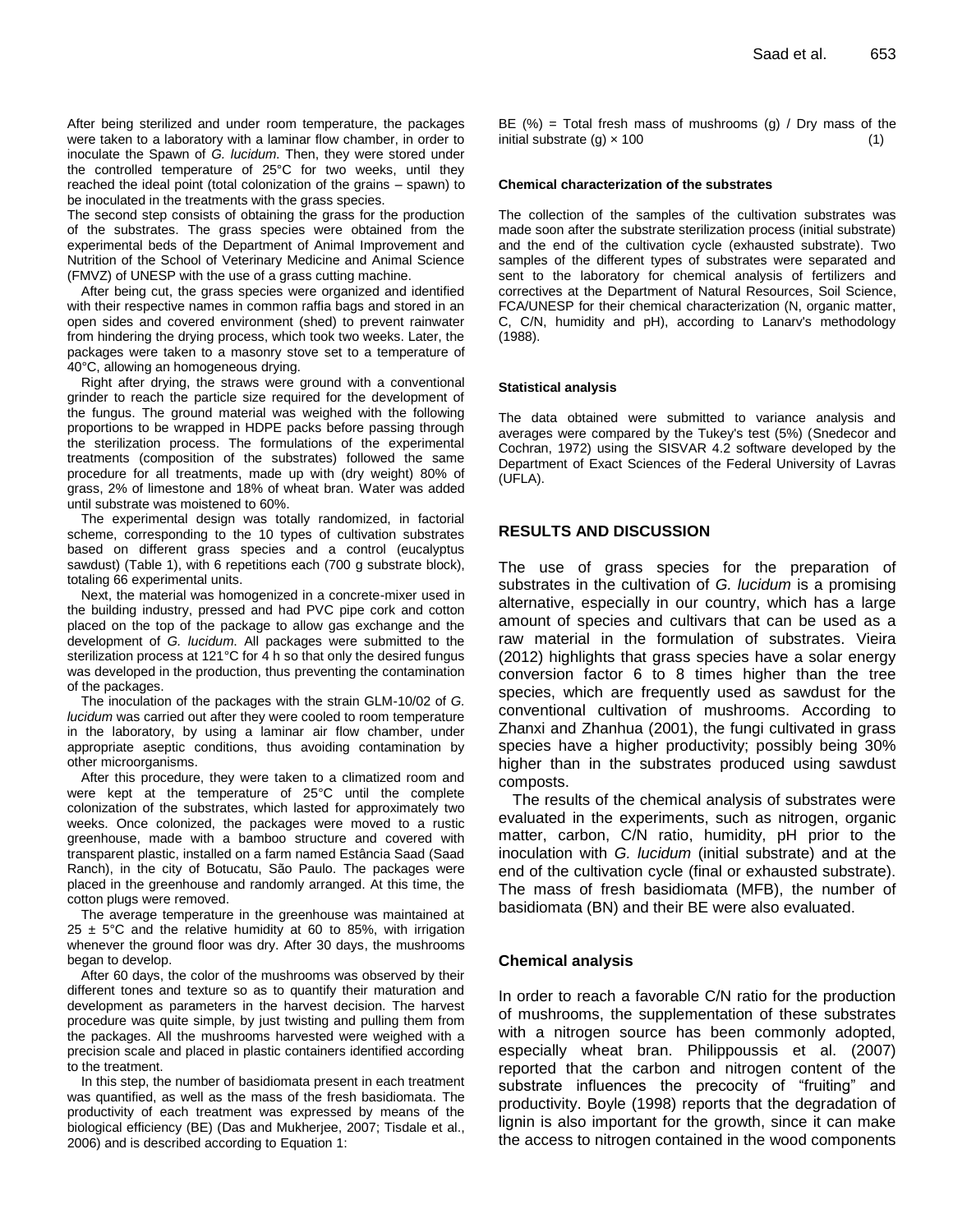**Table 2.** Chemical analysis before the inoculation of *Ganoderma lucidum* (initial substrate).

| <b>Treatment</b>                                        | $N\%$ | MO% | $C\%$ | C/N  | Humidity (%) | рH  |
|---------------------------------------------------------|-------|-----|-------|------|--------------|-----|
| Pennisetum purpureum (napier or elephant grass)         | 0.4   | 32  | 18    | 45/1 | 56           | 5.7 |
| Brachiaria brizantha cv. Marandu (marandu)              | 0.5   | 32  | 18    | 36/1 | 57           | 6   |
| Brachiaria brizantha cv. Aruana (aruana)                | 0.7   | 34  | 19    | 27/1 | 55           | 5.7 |
| Panicum maximum cv. Massai (massai)                     | 0.7   | 33  | 18    | 26/1 | 56           | 5.9 |
| Panicum maximum cv. Mombaca (mombaca)                   | 0.6   | 35  | 19    | 32/1 | 54           | 6   |
| Brachiaria Decumbens cv. Basilisk (brachiaria)          | 0.6   | 35  | 19    | 32/1 | 57           | 6.3 |
| Brachiaria humidicola cv. Humidícola (humidícola)       | 0.7   | 40  | 22    | 31/1 | 50           | 6   |
| Brachiaria brizantha cv. Xaraés (xaraés)                | 0.6   | 35  | 19    | 32/1 | 56           | 5.8 |
| Cynodon spp. cv. tifton 85 (tifton 85 or bermuda grass) | 0.6   | 35  | 19    | 32/1 | 56           | 5.9 |
| Brachiaria brizantha cv. Piatã (piatã)                  | 0.5   | 36  | 20    | 40/1 | 55           | 5.8 |
| Eucallyptus spp. (eucalyptus sawdust)                   | 0.3   | 35  | 19    | 63/1 | 60           | 6.4 |

**Table 3.** Chemical analysis of the final substrate (exhausted).

| <b>Treatment</b>                                        |     | MO% | $C\%$ | C/N  | Humidity (%) | рH  |
|---------------------------------------------------------|-----|-----|-------|------|--------------|-----|
| Pennisetum purpureum (napier or elephant grass)         | 0.5 | 30  | 17    | 34/1 | 57           | 4.6 |
| Brachiaria brizantha cv. Marandu (marandu)              | 0.6 | 34  | 19    | 32/1 | 57           | 6.5 |
| Brachiaria brizantha cv. Aruana (aruana)                |     | 32  | 18    | 36/1 | 57           | 7.5 |
| Panicum maximum cv. Massai (massai)                     | 0.7 | 26  | 14    | 20/1 | 62           | 5.2 |
| Panicum maximum cv. Mombaça (mombaça)                   | 0.6 | 30  | 17    | 28/1 | 61           | 5.0 |
| Brachiaria Decumbens cv. Basilisk (brachiaria)          | 0.6 | 27  | 15    | 25/1 | 64           | 5.6 |
| Brachiaria humidicola cv. Humidícola (humidícola)       | 0.8 | 36  | 20    | 25/1 | 56           | 5.6 |
| Brachiaria brizantha cv. Xaraés (xaraés)                |     | 17  | 9     | 30/1 | 78           | 6.8 |
| Cynodon spp. cv. tifton 85 (tifton 85 or bermuda grass) |     | 28  | 16    | 23/1 | 64           | 5.4 |
| Brachiaria brizantha cv. Piatã (piatã)                  |     | 25  | 14    | 35/1 | 63           | 5.9 |

available for fungi. According to Hsieh and Yang (2004), the *G. lucidum* species requires an optimal C/N ratio of 70/1 to 80/1 for an efficient growth and low production cost. For Gurung et al. (2012), this fungus species requires an optimal pH of 5.0 to 7.0.

The average contents obtained by the chemical analysis of the initial and final substrates are described in Table 2.

An important and relevant characteristic in the C/N ratio occurred in the treatment using eucalyptus sawdust (63/1). Our findings are confirmed by Hsieh and Yang (2004), who reported that *G. lucidum* species requires an optimal C/N ratio of 70/1 to 80/1 for an efficient growth and low production cost.

Treatment with *Brachiaria brizantha* cv. Piatã (piatã grass) suffered the action of other contaminant fungi during the production process and had to be discarded to avoid the contamination of the other treatments. Therefore, the analysis of the exhausted compound could not be performed.

In relation to the C/N ratio of the exhausted compound (Table 3), it was observed that some treatments suffered degradation by the fungus during the production cycle. This is due to the metabolism (mycelial growth) of the fungus, which is considered lignocellulosic (Urben, 2011).

#### **Biological efficiency**

The biological efficiency of each treatment represents the conversion of the substrate into biomass for the mushroom development. This index is the most used by researchers because it makes the comparison of the results with the literature easier (Das and Mukherjee, 2007; Tisdale et al., 2006).

Figure 1 presents the percentage of biological efficiency of each treatment. The substrates containing *B. brizantha* cv. Aruana (aruana grass), with 22.9% of BE and *Cynodon* species cv. tifton 85 (tifton 85), with 25%, presented better statistical results in relation to the other substrates, including the traditionally used control with eucalyptus sawdust, with biological efficiency of 4.8%.

Rolin et al. (2014) obtained higher results than the others (BE, 72%) by cultivating *G. lucidum* in substrate based on elephant grass + mango tree sawdust, supplemented with 10% of wheat bran and 10% of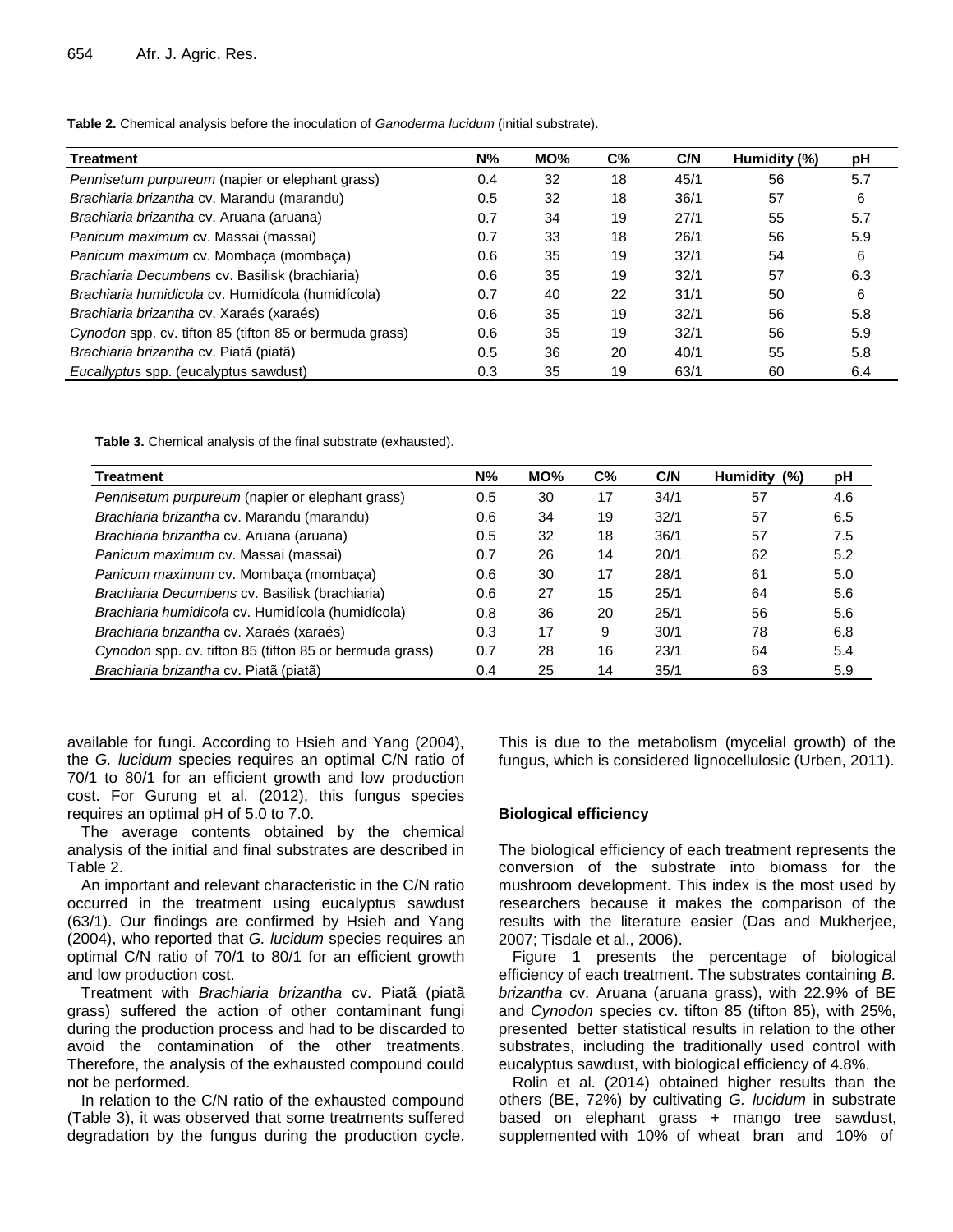

**Figure 1.** Biological efficiency of strain GLM-10/02 of *Ganoderma lucidum*, cultivated on substrates based on grass species. Averages followed by the same letters do not differ from each other, (Tukey, 5%). CV (%) 67.20. Averages of 6 repetitions. EL: Elephant Grass (napier); MA: Marandu; AR: Aruana; MS: Massai; MO: Mombaça (Colonião); DE: Decumbens; HU: Humidícola; XA: Xaraés; TF: Tifton; PI: Piatã; SE: Eucalyptus Sawdust. All treatments were added with 18% of wheat bran and 2% of limestone. The humidity was adjusted to 60%.



**Figure 2.** Total mass of the fresh basidiomata from the strain GLM-10/02 of *Ganoderma lucidum*, cultivated in substrates based on grass species. Averages followed by the same letters do not differ from each other, (Tukey =, 5%). CV (%) 69.07. Averages of 6 repetitions. Subtitle: EL: Elephant grass (napier); MA: Marandu; AR: Aruana; MS: Massai; MO: Mombaça; DE: Decumbens; HU: Humidícola; XA: Xaraés; TF: Tifton; PI: Piatã; SE: Eucalyptus sawdust. All treatments were added with 18% of wheat bran and 2% of limestone. The humidity was adjusted to 60%.

crushed sugar cane.

The piatã grass obtained BE of 0% because all the treatments were contaminated.

#### **Total mass of the fresh basidiomata**

The total mass of the fresh basidiomata from each treatment was obtained by means of the harvest carried out during the experiment, in a total of 90 days of production (Figure 2).

The total mass varied from 76.9 g (Tifton 85) to 72.2 g

(Aruana), showing that both types of substrates have a great lignocellulosic potential for the conversion of fungal biomass for the mushroom formation.

#### **Number of basidiomata**

The number of basidiomata is the total mushrooms produced by each treatment during the experiment. The sum of the basidiomata corresponds to the harvest of the *G. lucidum* production (Figure 3).

The substrates that provided the highest amounts of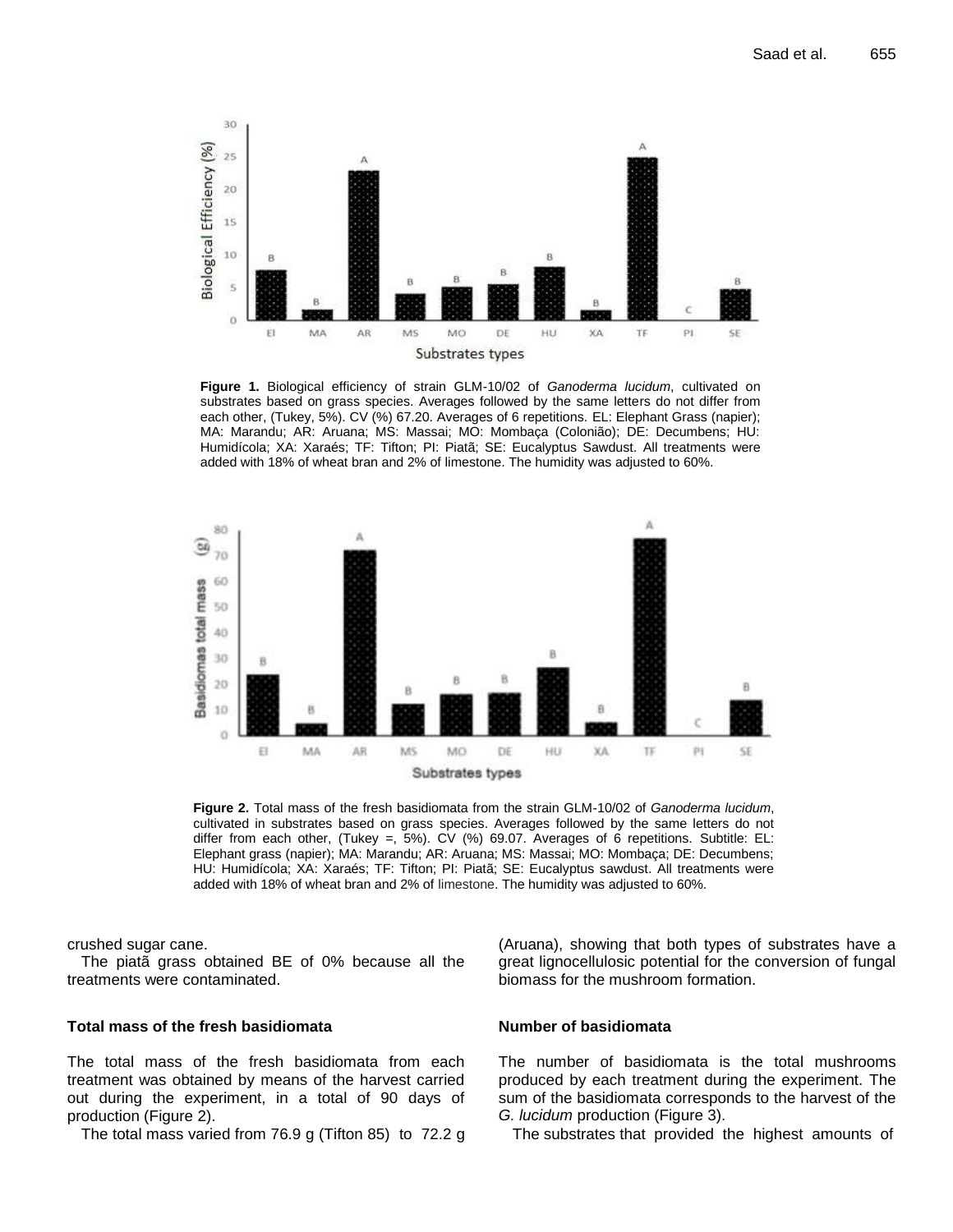

**Figure 3.** Total number of Basiodiomata from the strain GLM-10/02 of *Ganoderma lucidum*, cultivated in substrates based on grass species. Averages followed by the same letters do not differ from each other, (Tukey =, 5%). CV (%) 58.10. Average of 6 repetitions. EL: Elephant grass (napier); MA: Marandu; AR: Aruana; MS: Massai; MO: Mombaça; DE: Decumbens; HU: Humidícola; XA: Xaraés; TF: Tifton; PI: Piatã; SE: Eucalyptus sawdust. All treatments were added with 18% of wheat bran and 2% of limestone. The humidity was adjusted to 60%.

basidiomata were the treatments based on Aruana and Tifton 85 grass species, with averages of 16 to 17 units per treatment, showing that the choice of the appropriate substrate is fundamental for the mushroom formation and its biological efficiency. The substrate based on piatã grass was contaminated by another fungus and had to be discarded.

#### **Conclusion**

The *B. brizantha* cv. Aruana (aruana) and the *Cynodon* spp. cv. Tifton 85 (tifton 85) grass species were the most suitable for the cultivation of *G. lucidum*.

#### **CONFLICT OF INTERESTS**

The authors have not declared any conflict of interests.

#### **REFERENCES**

- Alquati GP, Siqueira, OAPA, Saad ALM, Viana SRF, Andrade MCN (2016). Residues from urban vegetable pruning in the production of the medicinal mushroom *Ganoderma lucidum*. Afr. J. Biotechnol. 11:3664-3670.
- Boyle D (1998). Nutritional factors limiting the growth of Lentinula edodes and other white-rot fungi in wood. Soil Biol. Biochem. 30:817- 823.
- Carvalho CSM, Sales-Campos C, Carvalho LP, Minhoni MTA, Saad ALM, Alquati GP, Andrade MCN (2015). Cultivation and bromatological analysis of the medicinal mushroom *Ganoderma lucidum* (Curt.: Fr.) P. Karst cultivated in agricultural waste. Afr. J.

Biotechnol. 14:412-418.

- Dias ES (2010). Mushroom cultivation in Brazil: challenges and potential for growth. Ciênc. Agrotec. 34:795-803.
- Das N, Mukherjee M (2007). Cultivation of Pleurotus ostreatus on weed plants. Bioresour. Technol. 98:2723-2726.
- Dias ES, Koshikumo EMS, Schwan RF, da Silva R (2003). Cultivo do cogumelo Pleurotus sajor caju em diferentes resíduos agrícolas. Ciênc. Agrotecnol. 27(6):1363-1369.
- Erkel EI (2009). The effect of different substrate mediums on yield of *Ganoderma lucidum* (Fr.) Karst. Journal of food, agriculture and environment. Food, Agric. Environ. 7:841-844.
- Gurung OK, Budathoki U, Parajuli G (2012). Effect of different substrates on the production of *Ganoderma lucidum* Our Nature 10:191-198.
- Hsieh C, Yang FC (2004). Reusing soy residue for the solid-state fermentation of *Ganoderma lucidum*. Bioresour. Technol. 9:105-109.
- Lanarv (1988). Laboratório de Referência Vegetal. Análise de fertilizantes e inoculantes: métodos oficiais. Brasília: Secretaria Nacional de Defesa Agropecuária 104 p.
- Lin ZB (2009). Lingzhi: From Mystery to Science. Beijing, China: Peking University Medical Press.
- Philippoussis A, Diamantopoulou P, Israilides C (2007). Productivity of agricultural residues used for the cultivation of the medicinal fungus Lentinula edodes. Int. Biodeter. Biodegrad. 59:216-219.
- Rolin LN, Sales-Campos C, Cavalcanti MAQ, Urben AF (2014). Application of Chinese Jun-Cao technique for the production of Brazilian *Ganoderma lucidum* strains. Braz. Arch. Biol. Technol. 57:367-373.
- Roy S, Jahan MAA, Das KK, Munshi SK, Noor R (2015). Artificial Cultivation of *Ganoderma lucidum* (Reishi Medicinal Mushroom) using different sawdusts as substrates. Am. J. BioSci. 3:178-182.
- Snedecor GWE, Cochran WG (1972) Statistical methods. 6th ed. Ames: Iwoa State University Press 325 p.
- Tisdale TE, Miyasaka SC, Hemmes DE (2006). Cultivation of oyster
- mushroom (Pleurotus ostreatus) on wood substrates in Hawaii. World J. Microbiol. Biotechnol. 22:201-206.
- Urben AF (2011). Banco de cogumelos para uso humano: cogumelos coletados no Brasil e perspectivas de uso. In: GERENUTTI, M.